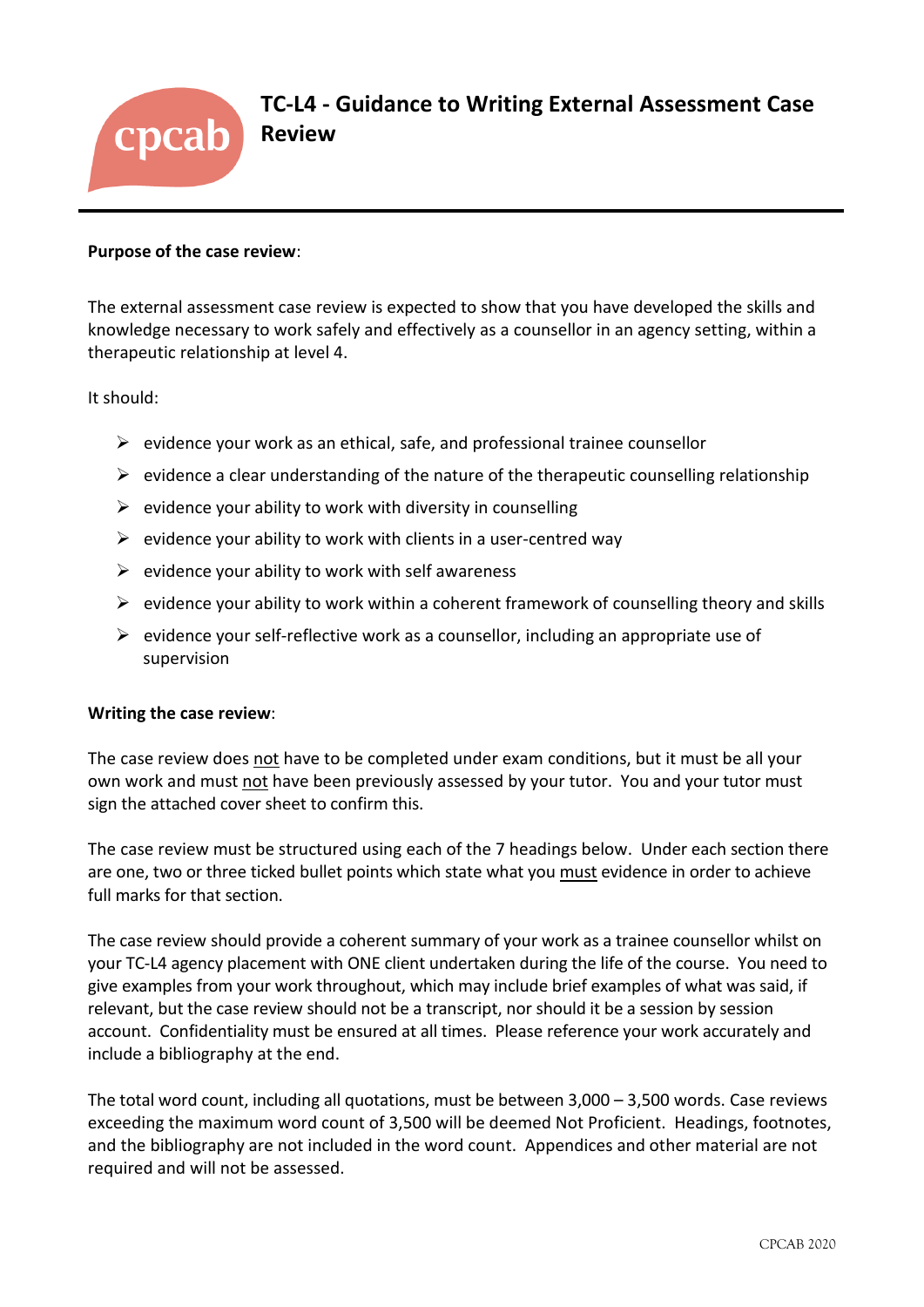Word processed reviews are preferred, using double spacing, wide margins and page numbering, with your name and candidate number on the top or bottom of each page. The word count should be noted per section, with a summative count at the end.

If handwritten, please ensure writing is legible as papers that cannot be read cannot be assessed and will be deemed 'Not Proficient'. Please discuss any additional needs with your centre's learning support department.

If you are 'Not Proficient' in the external assessment your tutor can book an appointment with CPCAB to get verbal feedback in order to offer you guidance for re-sitting the case review. If you choose to resit this assessment you must write a fresh case review based on a different client. You will be required to sign the cover sheet to confirm that your resubmission is based on a different client.

Where candidates have selected a client for a verbal case presentation as part of the Internal Assessment (IA) the same client could also be selected as the subject of the case review submission for External Assessment (EA). It is however essential that a candidate does not plagiarise their own work and the case review for EA is an entirely new piece of work and has not been previously assessed in any way by the tutor.

# **Hints and tips**:

Common mistakes are –

- $\circ$  not being able to show a link between negotiating a user-centred agreement and working to the client's explicit agenda
- $\circ$  not being able to demonstrate, with examples, sufficient evidence of integrating the skills, knowledge, and techniques of counselling work
- o not showing effective use of supervision
- $\circ$  or running out of word count by sections 6 and 7

# **Marking scheme:**

Each section of the case review is awarded between 0 and 3 marks on the following basis:

| $0 = no$ evidence           | $1 =$ minimum evidence |
|-----------------------------|------------------------|
| $2 =$ satisfactory evidence | $3 =$ robust evidence  |

You must achieve at least ONE mark in each section and an overall mark of 11 out of 21 to be assessed as Proficient. ½ marks can be awarded.

Please note that each section carries equal marks (3) so you are advised to take this into account when deciding how much to write in each section.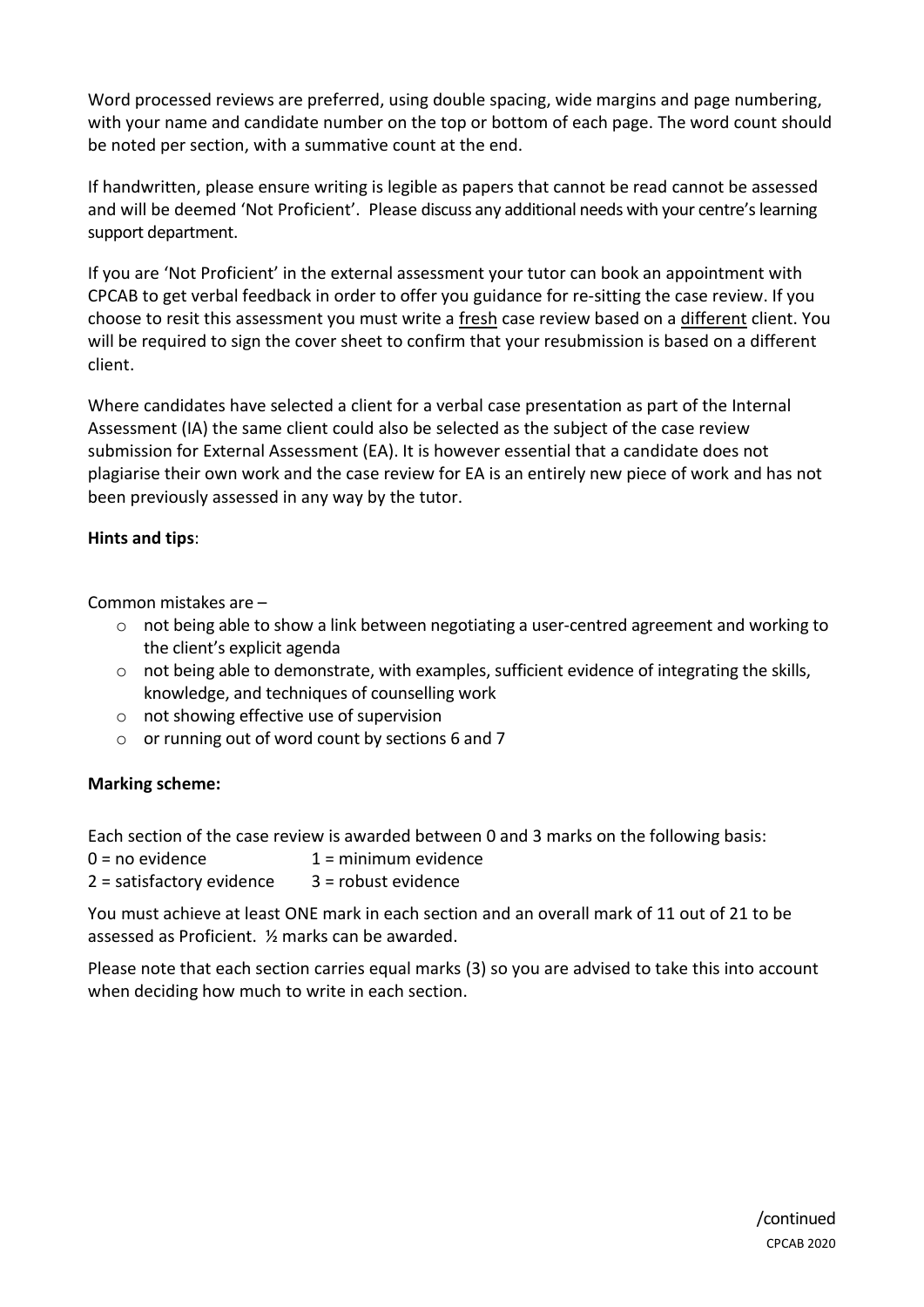## **Structure of the case review:**

You **must** present your answers under the **7 headings** given below:

## *1. Context, boundaries, and ethical framework*

• *Describe the context in which you work showing understanding of the boundaries and ethical framework within your agency*

#### **You must:**

- $\checkmark$  Describe the context and setting where you provide your counselling work
- $\checkmark$  Evaluate how well you established the boundaries of the work with this client within your specific agency setting
- $\checkmark$  Explain why an ethical framework is important in counselling work and reflect on how well you conveyed this to this client

## *2. Negotiating a shared agreement for the counselling work*

• *Develop a counselling relationship that establishes a user-centred environment for the work*

#### **You must:**

- $\checkmark$  Explain how you used your user-centred skills to gain an understanding of this client's needs and expectations from counselling
- $\checkmark$  Evaluate how well you negotiated a shared agreement for the counselling work and what in hindsight you might have done differently

### *3. Working with diversity*

• *Work with awareness of diversity issues in counselling work*

### **You must:**

- $\checkmark$  Explain why it is important that a counsellor is aware of issues of difference and/or sameness in counselling work
- ✓ Identify issues of difference and diversity relevant to the work between you and this client
- $\checkmark$  Evaluate how issues of difference and diversity impacted on your ability to show empathic understanding to this client

### *4. Working within a user-centred approach*

• *Maintain the user-centred relationship throughout the counselling work* 

### **You must:**

- $\checkmark$  Explain how you communicated an emotional warmth and safety to encourage your client to explore uncomfortable thoughts and feelings
- $\checkmark$  Evaluate how well you enabled your client to explore both their explicit and unspoken agenda